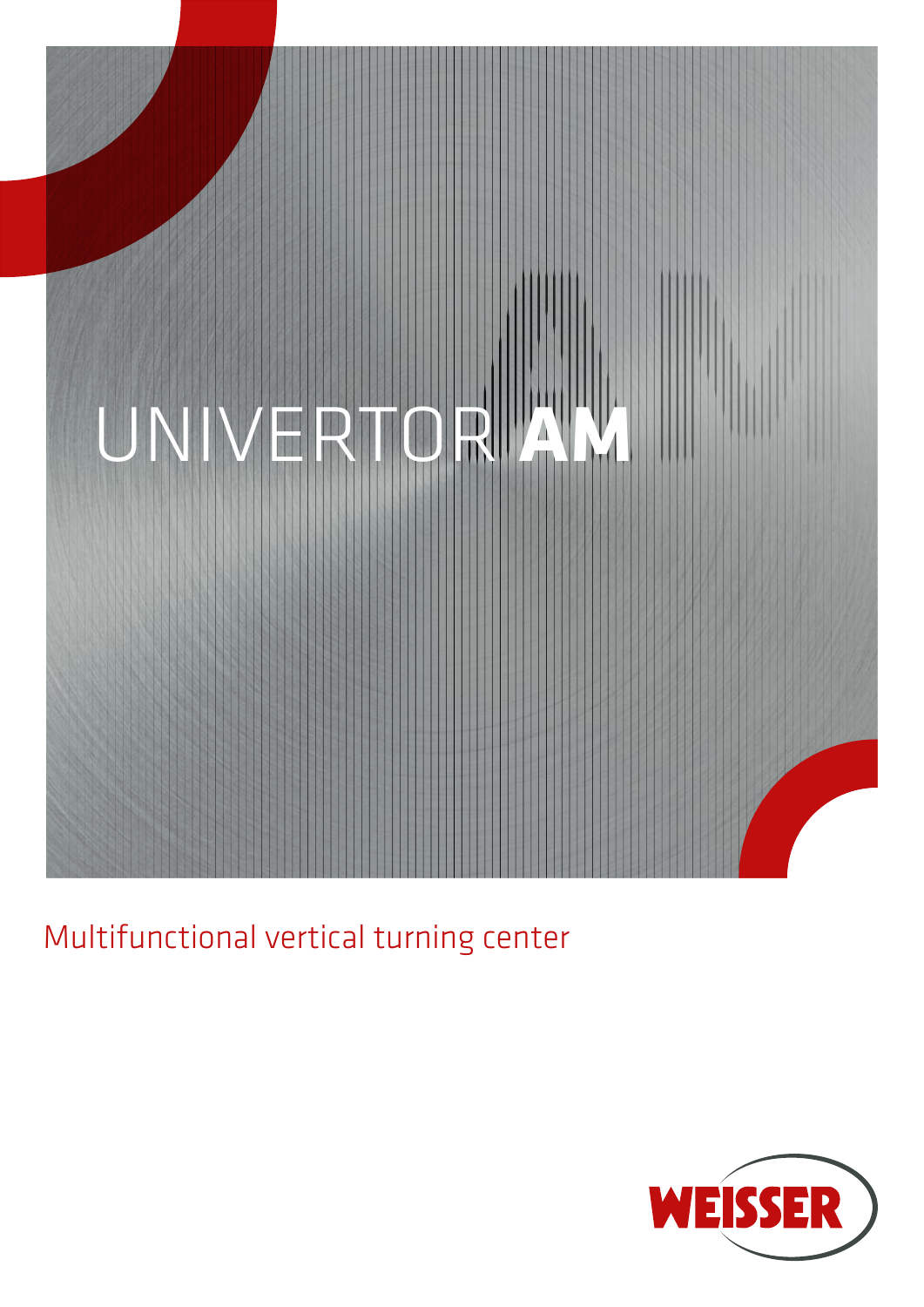- Highly ribbed monobloc machine base
- Extremely high stiffness and thermal stability
- Long travels despite compact external machine dimensions
- Direct drives / Guide ways outside the work area

### **Conceptional advantages:**

- Precision linear guide ways in horizontal and vertical direction
- Maintenance-free three-phase servo drives
- High rapid traverse speeds

**Multifunctional UNIVERTOR AM precision turning centers are one of the best machine tools of their class worldwide in terms of their compact design, stability and reliability.**

Whether medium or large series, whether light or heavy, whether aluminium, cast iron, steel or titanium, whether dry or wet machining - regardless of the production task set, WEISSER covers a wide range of applications with the UNIVERTOR AM series.

The UNIVERTOR AM series offers outstanding manufacturing competence for various workpiece applications at highest productivity, continuous accuracy and finishing precision.

In contrast to many other machine tools on the market, the UNIVERTOR AM series convinces by an outstanding performance and excellent precision within

# **UNIVERTOR AM Series**

this machine category. Due to its high machine stability, the series is predestined for hard turning. Short cycle time allow high quantities and a maximum of economic efficiency.

High production quality is achieved through sophisticated complete machining. Therefore, WEISSER combines the manufacturing processes specified for the respective applications with the original WEIS-SER Pick-Up system (patented) and customer-specific automation concepts to a perfect, process-reliable system solution.

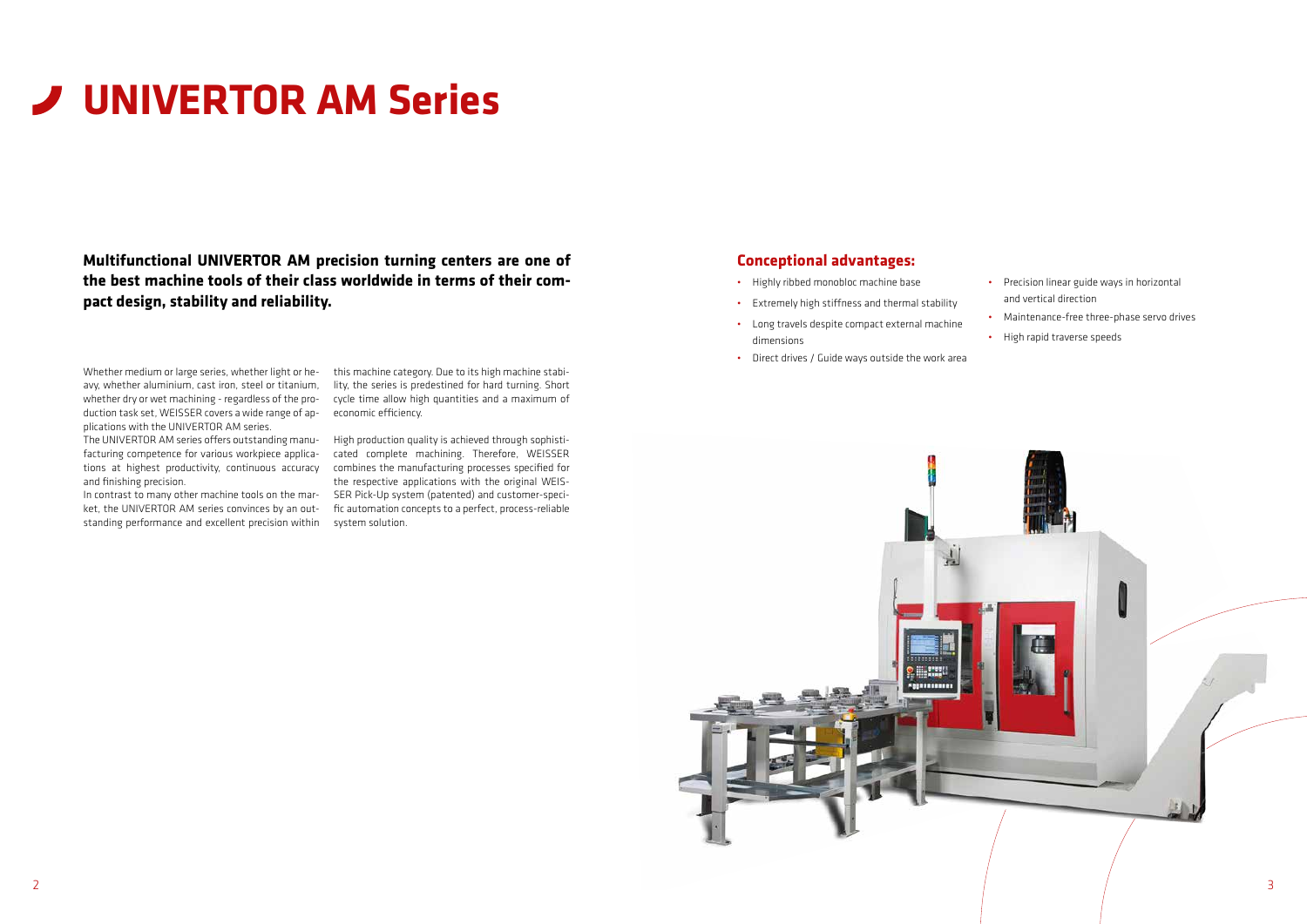

The modular designed single-spindle vertical Pick-Up precision turning center UNIVERTOR AM-1 can be flexibly adapted to the machining of different batch sizes and technologies.

### **UNIVERTOR AM-1**

Two-spindlse Pick-Up precision turning center with its two independent work areas allows machining in the first and second clamping or synchronous production in one clamping.



## **UNIVERTOR AM-2**

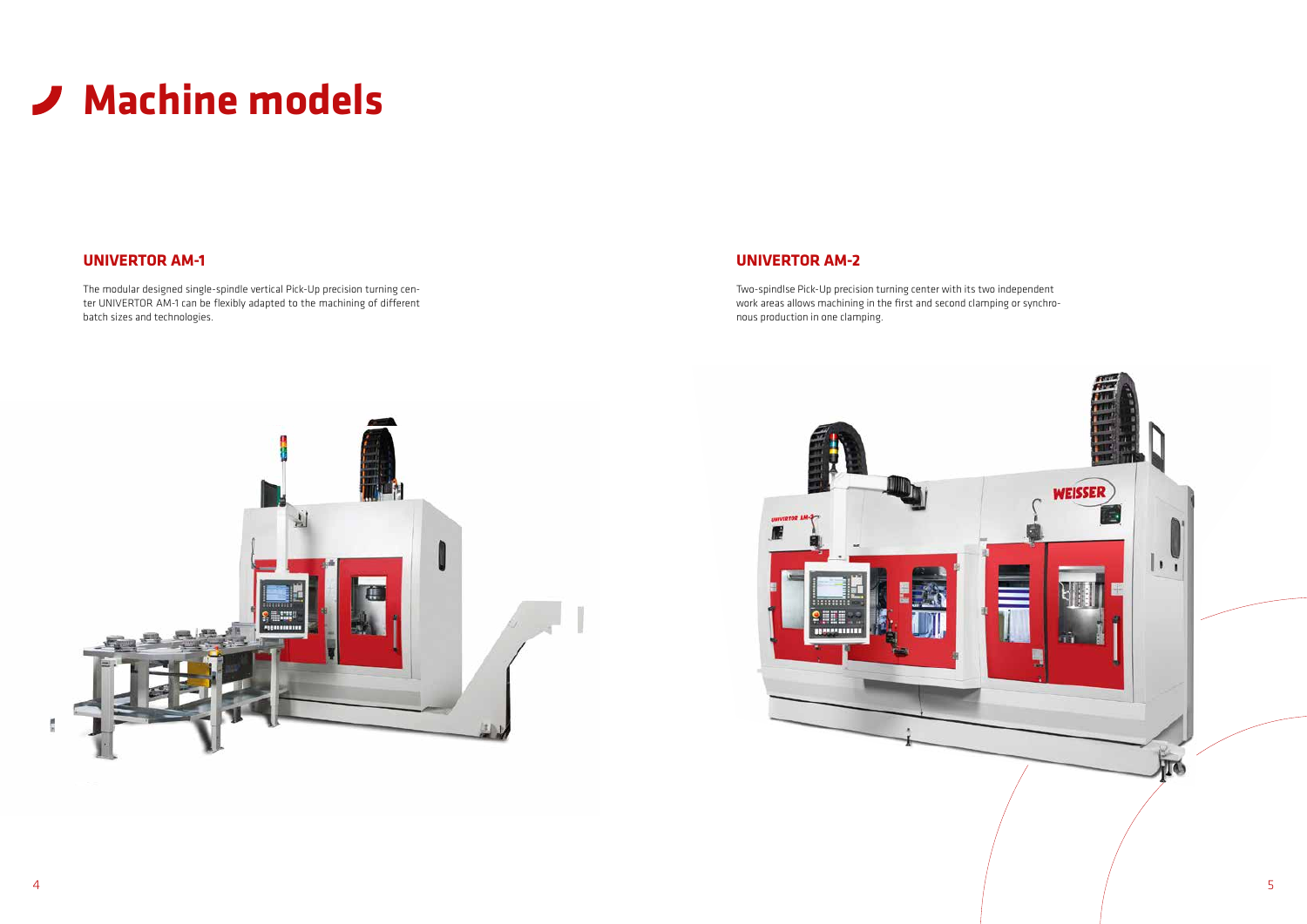## **UNIVERTOR AM-1 / AM-2**

## **Product Competence**

High-precision, lowest cost per piece and multifunctional production. The modular designed vertical precision turning centers of the UNIVERTOR AM are highly flexible and predestined for the complete machining of different batch sizes at lowest piece costs. Technology integration of turning, hard turning, grinding, drilling, milling in one working area enable high workpiece quality, contour accuracy and surface quality. In addition, set-up, tooling, programming and idle times are significantly reduced. Highly productive simultaneous machining in one machine with up to two powerful disk turrets achieve intelligent technological processes.

### **UNIVERTOR AM-TM**

As an extension to the UNIVERTOR AM series the AM-TM is a single-spindle Pick-Up precision turning center with milling spindle and disc turret. An excellent accessibility to the clamping devices, tools and the Pick-Up position as well as a good view into the working area for process observation make this machine a multi-axis all-rounder.

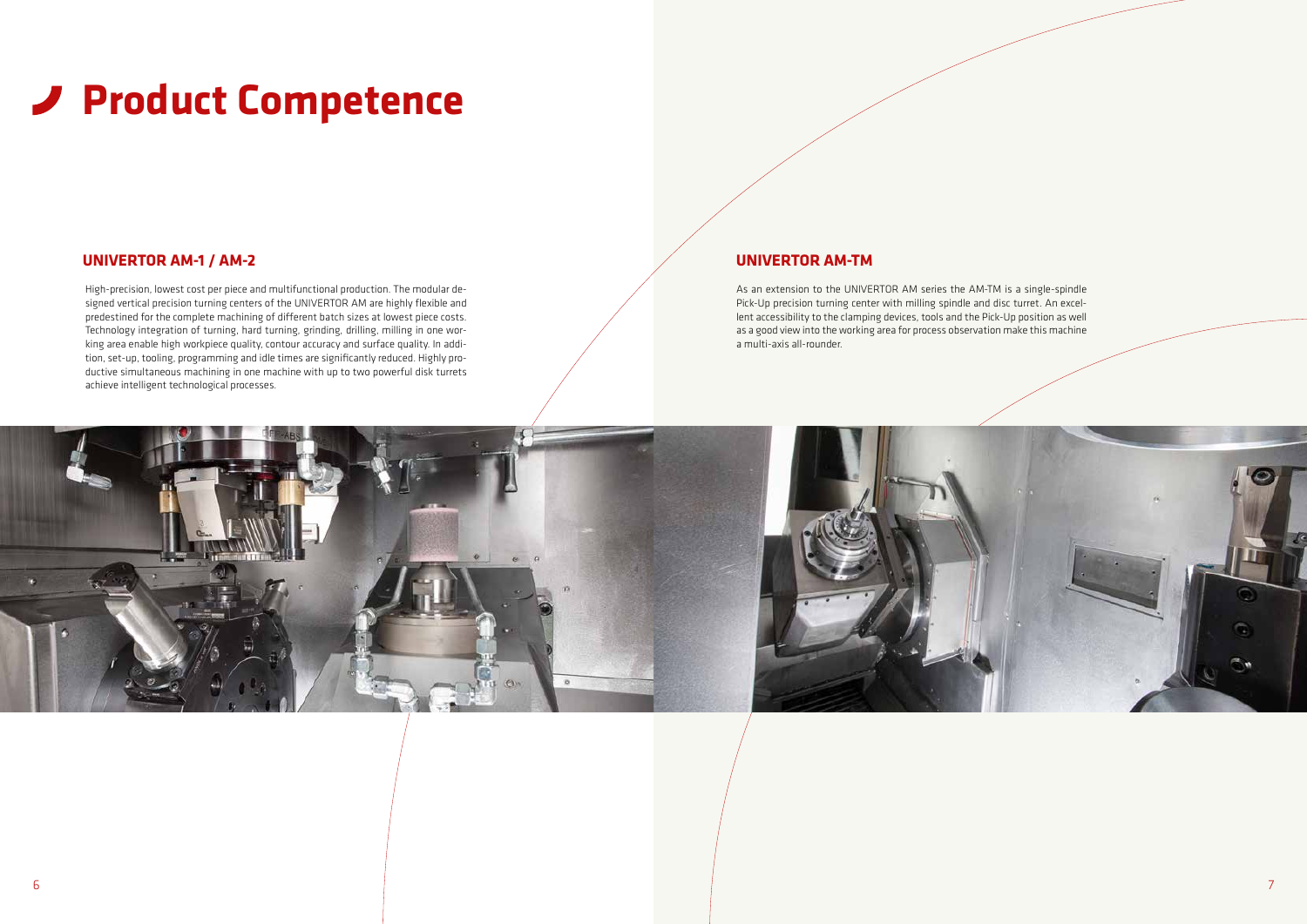## **Conceptual design**

## BASIC MACHINE

One-piece machine assembly made of high-quality grey cast iron heavy ribbed machine base.

Maintenance-free spindle motor with digital drive • Spindle bearing Ø: 4,72 inch / 120 mm • Spindle flange: A8 according to DIN 55026

• 12-fold with electric drive • Standard interface VDI • Optional tool drive



## INTEGRATED PART HANDLING

• NC-controlled X- and Z-axis • pneumatically operated parallel gripper • Turning gripper 0°- 180

## TECHNICAL EXTENSIONS

• Possibility of 4-axes machining • Multi-spindle drill heads • Lift-off steel holder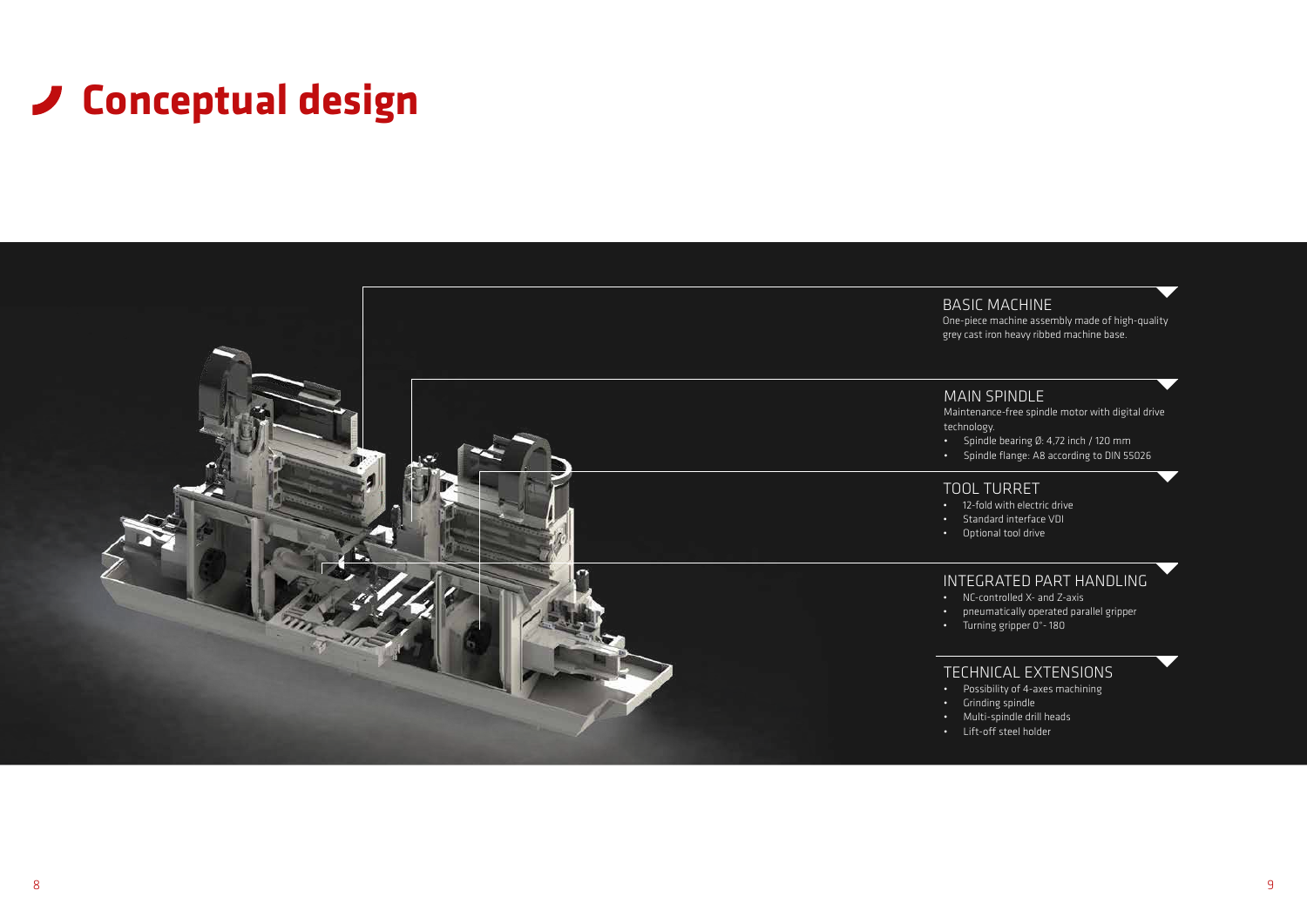## **Automation**

## **Transport systems Robot automation**

The automation options with different transport systems (e.g. pallet con¬ veyor, drag frame, friction roller conveyor, etc.) offer highly variable applicati¬on possibilities. Depending on the design, they can be adapted to the shape and weight of the workpieces to be transported. A variety of linking tasks, maximum flexibility and easy maintenance are part of the countless advantages offered by these customized automation solutions.

Robot automation offers a highly flexible loading and unloading method for your machine. Machining solutions with robot automation are configured according to the customer's requirements, so that related processes (e.g. measuring, signing, aligning) can also be operated in a space-saving manner and offer maximum availability.



- Original WEISSER Pick-Up system
- Shuttle solutions
- Integrated part handling
- Loading cell

### **Further automation solutions from WEISSER:**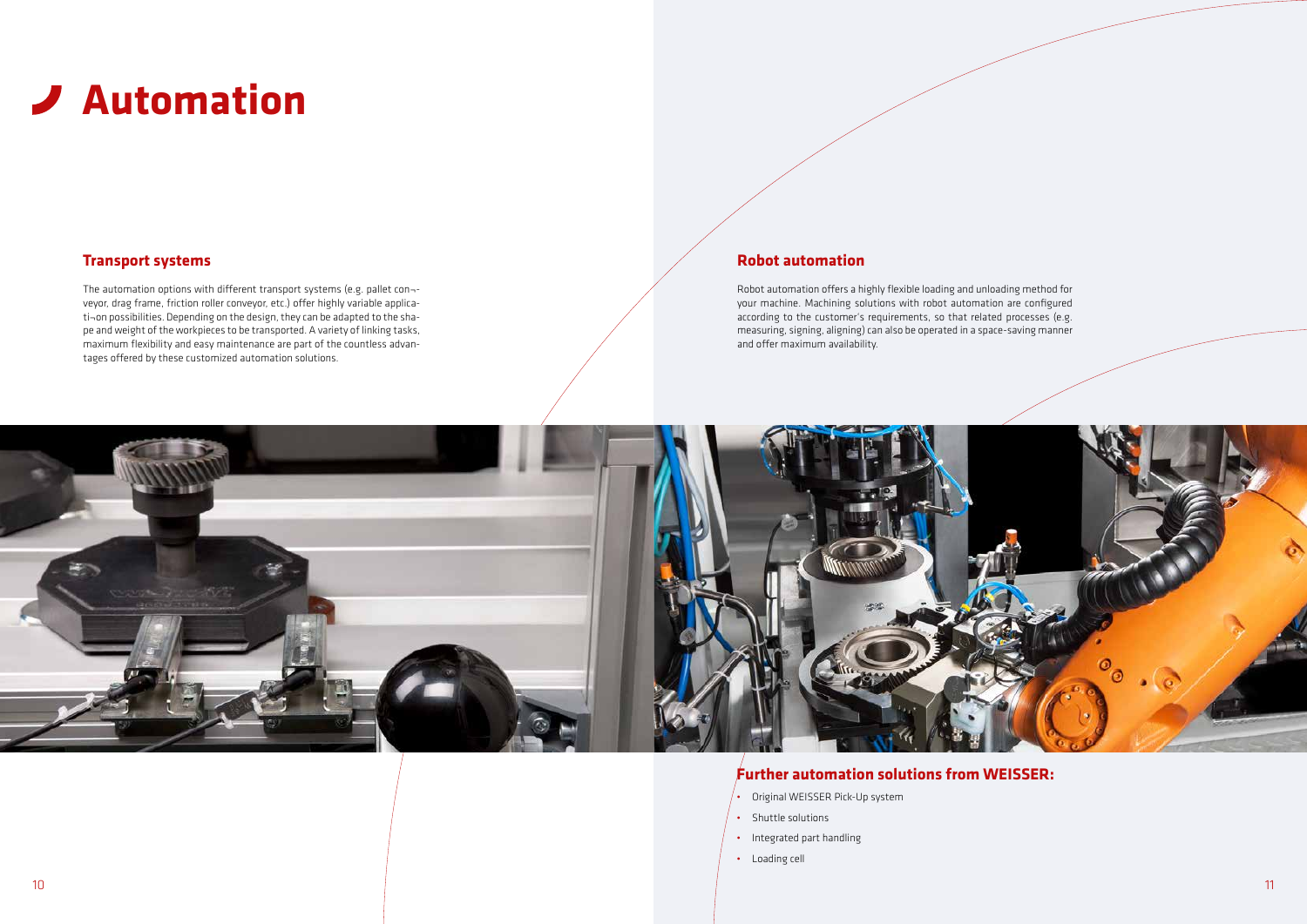## **WEISSER synchronous motor spindle**

# **Technical Highlights**

More than 160 years of experience in development, design and own production of motor spindles carried out an unmatched competence potential, which is beneficial for WEISSER customers, especially when it comes to

- Process safety
- High technical availability
- Maximum productivity

![](_page_6_Picture_16.jpeg)

## **Mechanical zero**

Measuring of all components and units relevant for the accuracy - despite high basic accuracies the individual components are "finely assembled". As a result, mechanical deviations during assembly are minimized and wear is reduced. This ensures a high longterm stability of the complete machine system.

![](_page_6_Picture_7.jpeg)

![](_page_6_Picture_8.jpeg)

![](_page_6_Picture_9.jpeg)

## **Out-of-round turning**

3 times capacity with WEISSER HOT system for shorter piece times and lower piece costs. The technology enables the highly productive machining of a wide range of workpieces, such as pistons for combustion engines, camshafts, polygonal profiles or the production of polygon shapes (shaft-hub connections) with process-oriented perfection.

## **4-axes machining**

Highly productive simultaneous machining in one machine with two powerful disk turrets (4-axes). Intelligent technology processes and the combination of different machining steps offer high savings potential. Working with two tools simultaneously shortens the machining times of the workpiece and reduces the cost per part.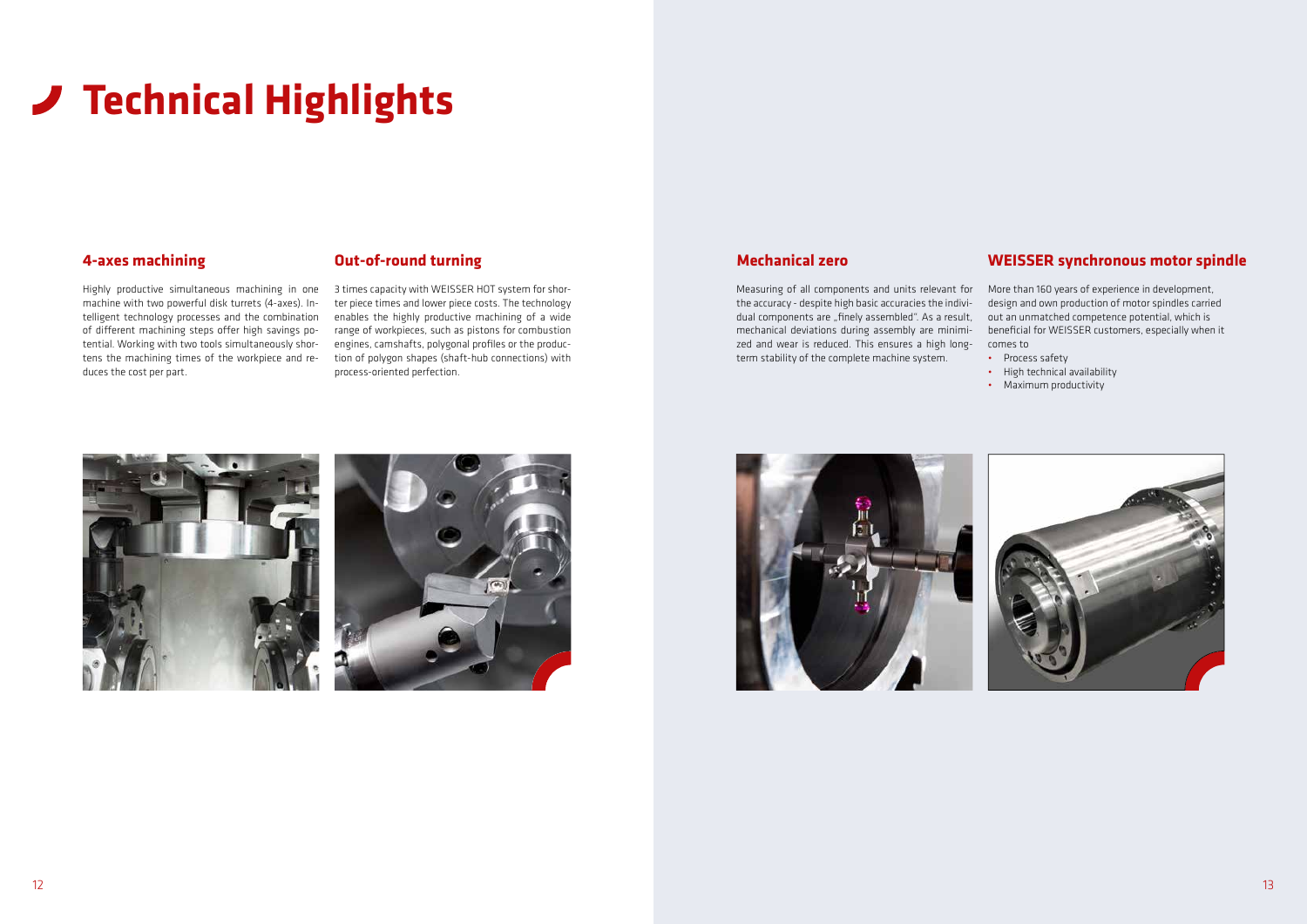## **Rotational turning**

## **Technologies**

With the rotation turning process developed and patented by WEISSER, precisely machined surfaces can be generated with twist-free finishing precision and thus replace the expensive grinding operations. The simultaneous rotation of workpiece and tool cutting edge reduces the machining time by up to 77 % compared with hard turning.

## **Hard Turning**

Hard turning describes the turning of steel with a hardness of more than 45 HRC. It is an efficient alternative for grinding hardened workpieces. The advantages of this process are shorter cycle, set-up and tooling times as well as the relatively lower investment costs and the options of wet and dry machining.

## **Internal/external grinding**

The complete machining from the combined processes of hard turning, internal and external cylindrical grinding in one machine is exemplary for perfect hard fine machining of rotationally symmetrical workpieces.

![](_page_7_Picture_7.jpeg)

![](_page_7_Picture_8.jpeg)

## **Gear cutting (hobbing)**

Integration of a hobbing module, being the only method to manufacture internal and external gearings with different helix angles and directions in a single machining center. This manufacturing process combines hobbing and slotting by continuous hobbing with maximum feed rate.

![](_page_7_Picture_12.jpeg)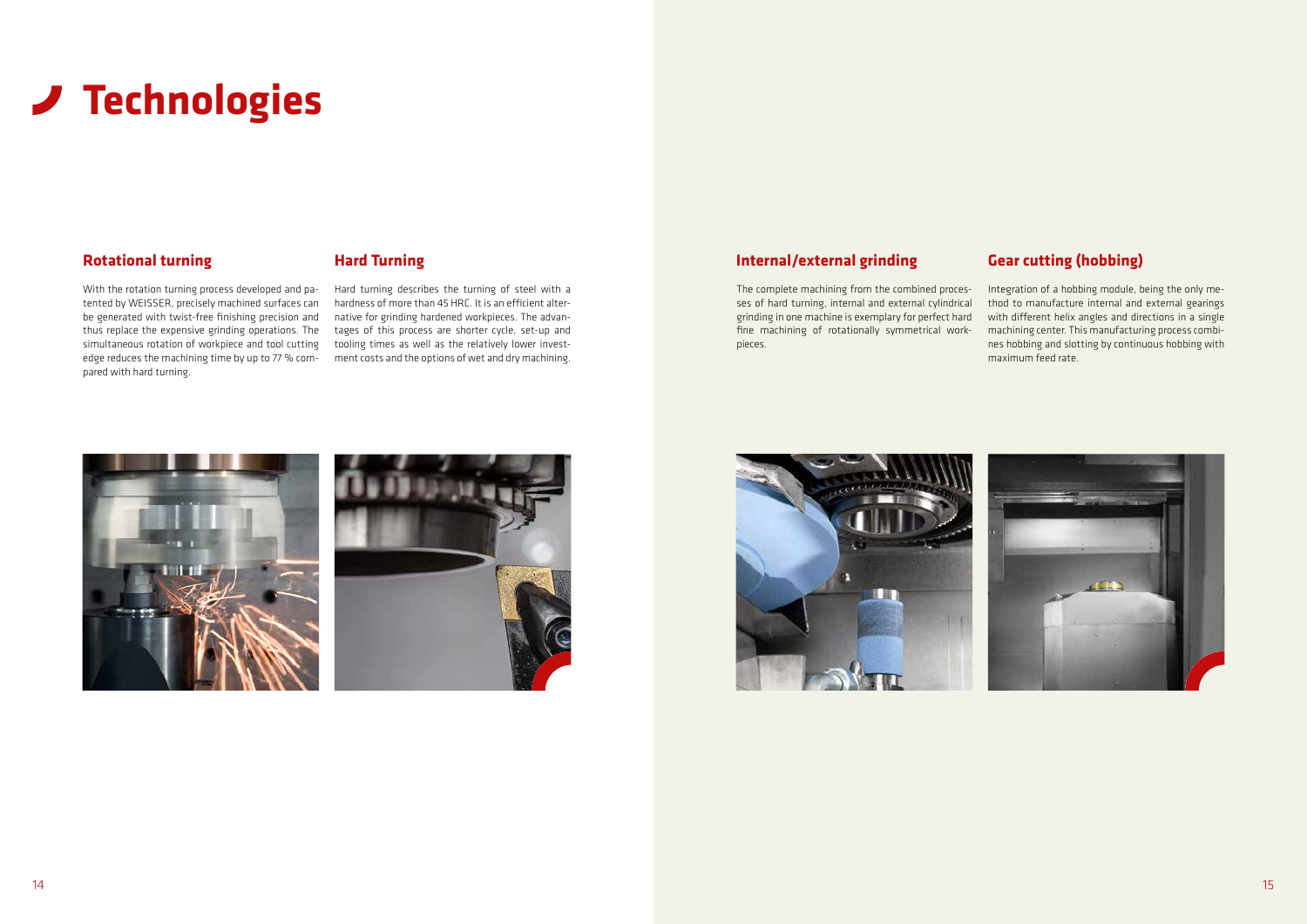![](_page_8_Picture_0.jpeg)

#### **Offer phase and planning phase**

- Process requirements
- Production boundary conditions
- Machine requirements & machine type
- Workpiece clamping / Tools
- MFU features
- Terms of acceptance
- Delivery instructions
- Processing strategy
- Inspection of critical MFU characteristics
- Number of fixings
- Number of spindles
- Design of the machine system
- Workpiece loading and automation
- Clamping device
- Tools

#### **Implementation phase**

- Construction and integration of the workpiece-specific
	- Clamping fixtures
	- Tools
	- Automation
- Approval process of the tooling plan, layout plan, etc.
- The verification procedure of the process capability through
	- the preliminary acceptance at WEISSER
	- the final acceptance at the customer

#### **Target phase**

- Assistance with production startup and support
- Training in operation, programming and maintenance
- Service e.g. with preventive maintenance, spare part support, qualified service personnel, etc.

## **Intelligent technology processes and complete turnkey systems**

WEISSER machining centers with integrated technology concepts are the solution to demands for shorter process times, productivity and process safety. Shorter cycle times and the associated lower unit costs are decisive competitive factors, especially when manufacturing high quantities. WEISSER turnkey solutions not only score at high quantities but also at small quantities with high set-up flexibility. We pass this competitive advantage on to our custo-

mers. With the experience of more than 160 years of development, construction and realization of customized machines, our engineers develop today the most economical solution upon your requirements. The development of the complete production process provides you full cost transparency and helps you to solve complex tasks in an optimal way. With four steps to success. WEISSER Turnkey.

![](_page_8_Figure_4.jpeg)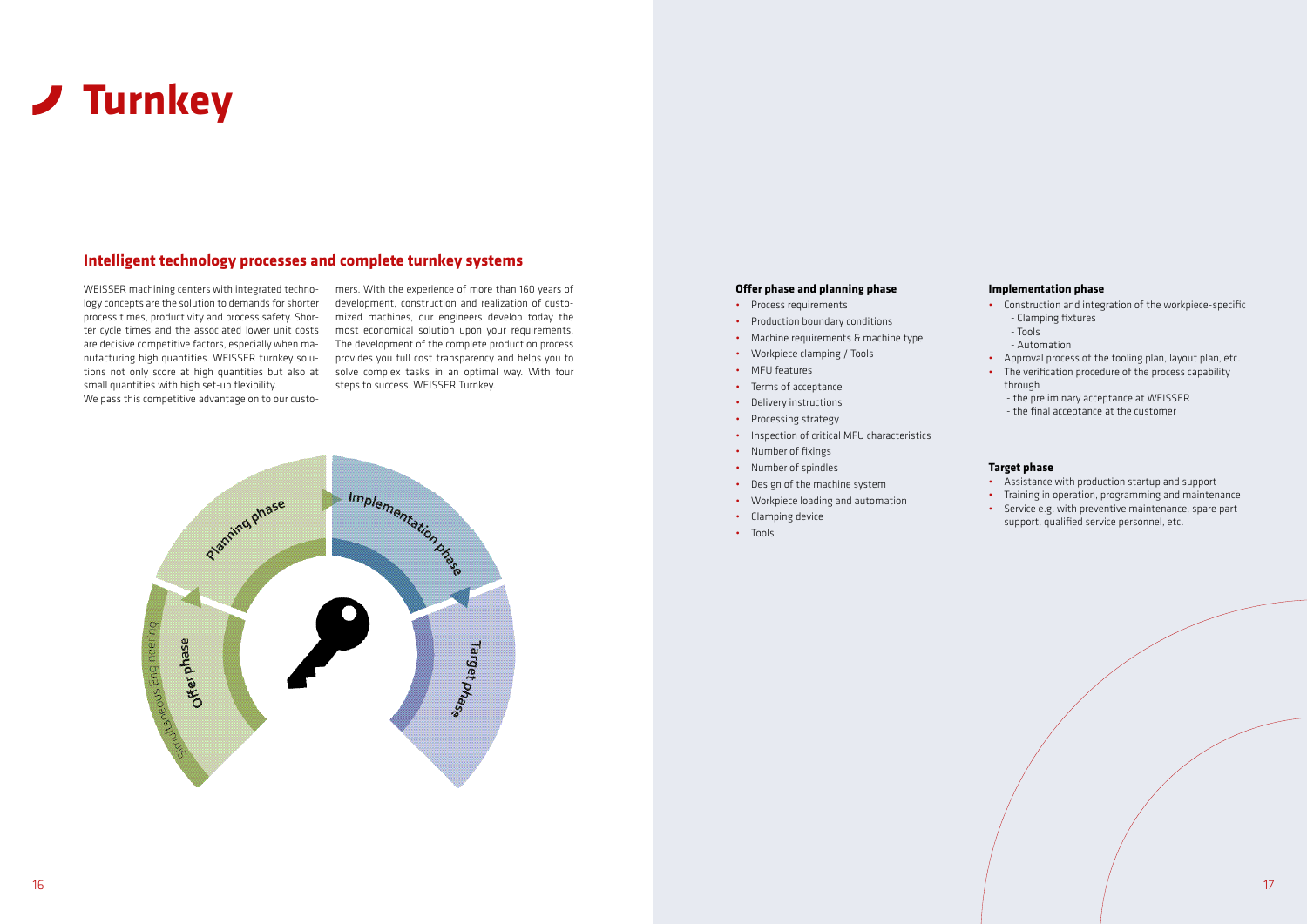## **Digitization / Industry 4.0**

# **WEISSER IoT Solutions**

Intelligence, efficiency, individuality, speed, connectivity - these are the central statements associated with Industry 4.0. Thanks to WEISSER's broad portfolio of Industry 4.0 solutions your machine can be connected to the digital world. By reducing downtimes, you can increase the efficiency of your machine, keep it up to date by constant software updates and maintain the quality of your workpieces by keeping the machine always updated and the parameters in standard.

## **WEISSER Cloud CorE**

Through our cloud platform you can access your machine from anywhere. By interlinking the entire assembly line, you can optimally plan your production and derive organizational measures. And should a problem occurs, your WEISSER service partner can be contacted directly. Our aim is to carry out a preventive maintenance (Predictive Maintenance PdM), so that you can recognize in advance when refilling is required and detect a leak at an early stage due to a non-continuous decrease of operating materials.

![](_page_9_Picture_5.jpeg)

![](_page_9_Picture_6.jpeg)

![](_page_9_Picture_8.jpeg)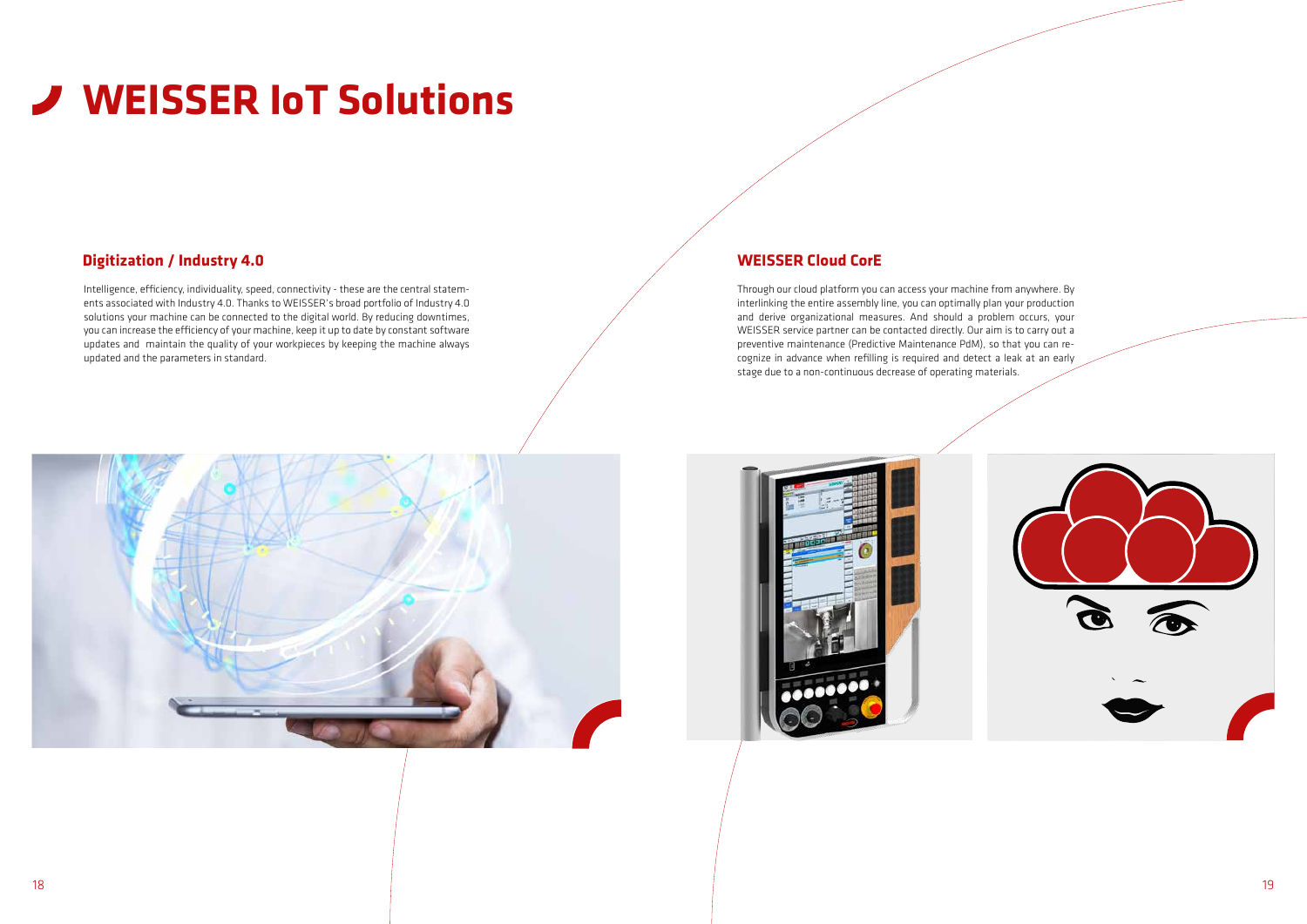## **Differential housing**

#### **Machining in several clamping positions**

- Outside and inside turning operations
- Various drilling processes
- Machining of the ball possible with special tools
- Cycle time: approx. 120 seconds

![](_page_10_Picture_9.jpeg)

## **Stator housing**

#### **Machining of a stator carrier in two clamps**

- Two independent working areas for OP10 and OP20
- Two motor spindles
- Measuring probe
- Individual clamping devices
- Cycle time: 80 to 90 seconds depending on the processing time

![](_page_10_Picture_17.jpeg)

## **Axle drive wheel**

#### **Complete machining with soft turning, drilling and tapping**

- Two independent working areas for OP10 and OP20
- Two motor spindles
- Wet machining with coolant
- Drill breakage control
- Special clamping devices
- Cycle time: approx. 120 seconds

## **Brake disc**

#### **Machining of brake discs in four clamping positions on two machines**

- Counter spindle or two pending spindles
- NC Pick-Up double turning unit
- Units driven for bore machining
- Dry machining
- Ventilated, unventilated and lightweight brake discs
- Cycle time: 45-50 seconds

![](_page_10_Picture_0.jpeg)

**Typical, machine-specific workpieces with cycle time and technical challenges.**

![](_page_10_Picture_2.jpeg)

![](_page_10_Picture_27.jpeg)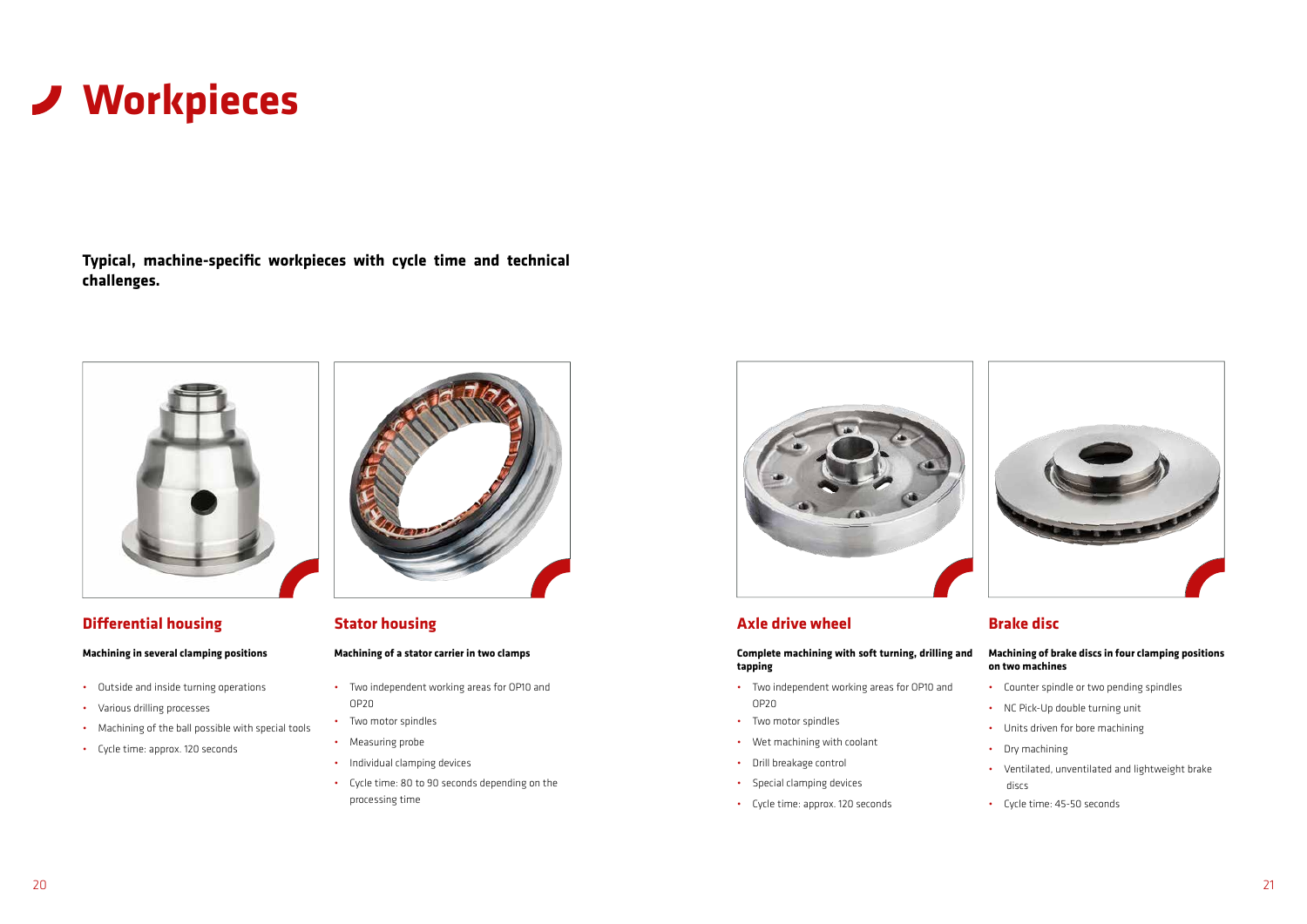|                                |              | <b>AM-1</b>                  | <b>AM-2</b>                  |
|--------------------------------|--------------|------------------------------|------------------------------|
| Max. turning diameter          | inch / mm    | 14,17 / 360                  | 14,17 / 360                  |
| Max. chuck diameter            | inch / mm    | 16,14 / 410                  | 16,14 / 410                  |
| Max. Feed force X/Z (40 % CDF) | kN           | 8/10                         | 8/10                         |
| Working stroke X/Z-axis        | inch<br>mm   | 55,12 / 17,32<br>1.400 / 440 | 55,12 / 17,32<br>1.400 / 440 |
| Max. Process speed X/Z         | ipm<br>m/min | 2.362,20 / 1.181,10<br>60/30 | 2.362,20 / 1.181,10<br>60/30 |
| Ball screw diameter X1/Z1      | inch<br>mm   | 1,57/1,57<br>40/40           | 1,57/1,57<br>40/40           |
| Number of tools                |              | 12                           | 12                           |
| Tool holder                    |              | VDI40 / 50 / Capto           | VDI40 / 50 / Capto           |
| Tool flight circle             | inch / mm    | 29,13 / 740                  | 29,13 / 740                  |

| Spindle bearing diameter | inch / mm | 4,72/120       | 4,72/120 |
|--------------------------|-----------|----------------|----------|
| Spindle flange           | DIN55026  | A <sub>8</sub> | A8       |
| Drive power 100 % CDF    | kW        | 35,1           | 35,1     |
| Drive power 40 % CDF     | kW        | 40             | 40       |
| Rated speed              | rpm       | 780            | 780      |
| Max. Speed               | rpm       | 3.500          | 3.500    |
| Torque 100 % CDF         | Nm        | 430            | 430      |
| Torque 40 % CDF          | Nm        | 610            | 610      |

### **Main spindle**

#### **Technical data**

| Dimensions basic machine (LxWxH) | inch                           | 133,86 x 101,85 x 125,59 | 212,60 x 101,85 x 125,59 |
|----------------------------------|--------------------------------|--------------------------|--------------------------|
|                                  | mm                             | 3.400 x 2.587 x 3.190    | 5.400 x 2.587 x 3.190    |
| Weight                           | $\mathsf{lbs}$ / $\mathsf{kg}$ | 24.250.85 / 11.000       | 46.297,08 / 21.000       |

#### **Dimensions**

| Drive power 100 % / 60% CDF | kW             | 15/18   | 15/18   |
|-----------------------------|----------------|---------|---------|
| Torque 100 % / 60% CDF      | N <sub>m</sub> | 4,7/5,7 | 4,7/5,7 |
| Spindle bearing diameter    | inch / mm      | 1,77/45 | 1,77/45 |
| Max. Speed                  | rpm            | 45.000  | 45,000  |
| Rated speed                 | rpm            | 30,000  | 30,000  |
| Tool holder                 |                | D28/43  | D28/43  |

### **Internal grinding spindle**

| Drive power 100 % / 60% CDF | kW            | 11.5 / 14          | 11.5 / 14          |
|-----------------------------|---------------|--------------------|--------------------|
| Torque 100 % / 60% CDF      | <sub>Nm</sub> | 39.7 / 49          | 39.7 / 49          |
| Spindle bearing diameter    | inch / mm     | 3,15/80            | 3,15/80            |
| Max. Speed                  | rpm           | 6.000              | 6.000              |
| Rated speed                 | rpm           | 2.700              | 2.700              |
| Tool holder                 |               | Mounting cole Ø 73 | Mounting cole Ø 73 |

#### **External grinding**

# **Technical data**

## **UNIVERTOR AM 1L**

![](_page_11_Figure_3.jpeg)

440 mm

14,96 inch 380 mm